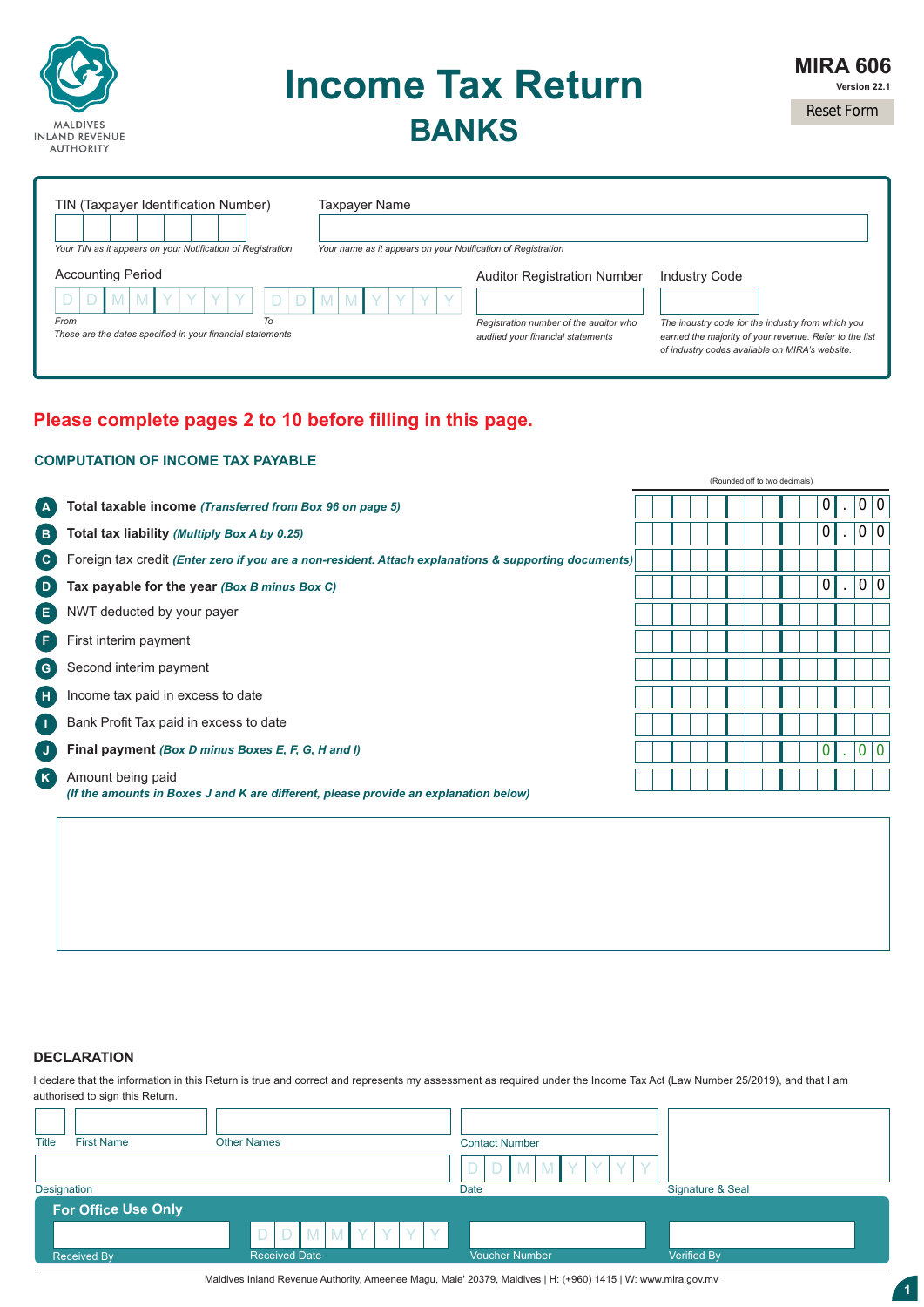### **Document Checklist**

*Tick the documents you have presented with this Return.*

| Statement of Profit or Loss                                                                                                                    | <b>Statement of Financial Position</b>  | <b>Statement of Cash Flows</b>            |
|------------------------------------------------------------------------------------------------------------------------------------------------|-----------------------------------------|-------------------------------------------|
| Statement of Changes in Equity                                                                                                                 | Auditor's Report                        | Explanations and supporting documents for |
| Notes to the financial statements                                                                                                              | Directors' Report                       | Box C                                     |
| <b>INCOME TAX ASSESSMENT</b>                                                                                                                   |                                         |                                           |
| All legislative references are to the Income Tax Act (Law Number 25/2019) and Income Tax Regulation (Regulation Number 2020/R-21), as amended. |                                         |                                           |
| What is your presentation currency?<br>Œ                                                                                                       |                                         | <b>Record keeping</b>                     |
| This is the currency you have chosen to prepare your financial statements, under Section 106 of the Regulation                                 |                                         | (a) Computerized                          |
| (a) Rufiyaa<br>V                                                                                                                               |                                         | (b) Semi-computerized                     |
| (b) United States Dollar                                                                                                                       |                                         | (c) Manual                                |
| Type of audit opinion<br>$\blacksquare$                                                                                                        | Number of employees at the end of the   |                                           |
| (a) Unqualified                                                                                                                                | accounting period                       |                                           |
| (b) Qualified                                                                                                                                  |                                         |                                           |
| (c) Disclaimer                                                                                                                                 | <b>Maldivians</b><br><b>Expatriates</b> |                                           |
| (d) Adverse                                                                                                                                    |                                         |                                           |
| (e) Not required to audit                                                                                                                      |                                         |                                           |

### **Details of other companies within the group**

V

To be completed ONLY if you are a company within a group of companies. Tick if you share the tax free bracket with the company. Use additional sheets if necessary.

| $\mid$ Name of the company $\mid$ | <b>TIN</b> | <b>Country of residence</b> |
|-----------------------------------|------------|-----------------------------|
|                                   |            |                             |
|                                   |            |                             |
|                                   |            |                             |

## **Details of financial interest in any shares outside the Maldives** VI

*Provide details of all private limited companies and those public limited companies in which you hold more than 5% of shares. Use additional sheets if necessary.*

| Name and address of the entity | <b>Country of</b><br>incorporation | <b>Investment</b><br>(at cost) | <b>Currency</b> | Percentage of<br>total investment |
|--------------------------------|------------------------------------|--------------------------------|-----------------|-----------------------------------|
|                                |                                    |                                |                 |                                   |
|                                |                                    |                                |                 |                                   |
|                                |                                    |                                |                 |                                   |

### **Details of immovable property**  VII

*If you are a resident, list all the immovable properties in and outside the Maldives. If you are a non-resident with a permanent establishment in the Maldives, list the immovable properties which relates to your operation in the Maldives. Use additional sheets if necessary.* 

| Address of the property | <b>Country</b> | <b>Total investment</b><br>(at cost) | <b>Currency</b> |
|-------------------------|----------------|--------------------------------------|-----------------|
|                         |                |                                      |                 |
|                         |                |                                      |                 |
|                         |                |                                      |                 |

### **Details of bank accounts** VIII

*If you are a resident, provide details of both local and foreign bank accounts. If you are a non-resident with a permanent establishment in the Maldives, provide details of all bank accounts which are used for your operation in the Maldives, including any joint accounts you may hold with another person. Use additional sheets if necessary.* 

| <b>Account name</b> | <b>Account number</b> | Currency | Name and address of the bank |
|---------------------|-----------------------|----------|------------------------------|
|                     |                       |          |                              |
|                     |                       |          |                              |
|                     |                       |          |                              |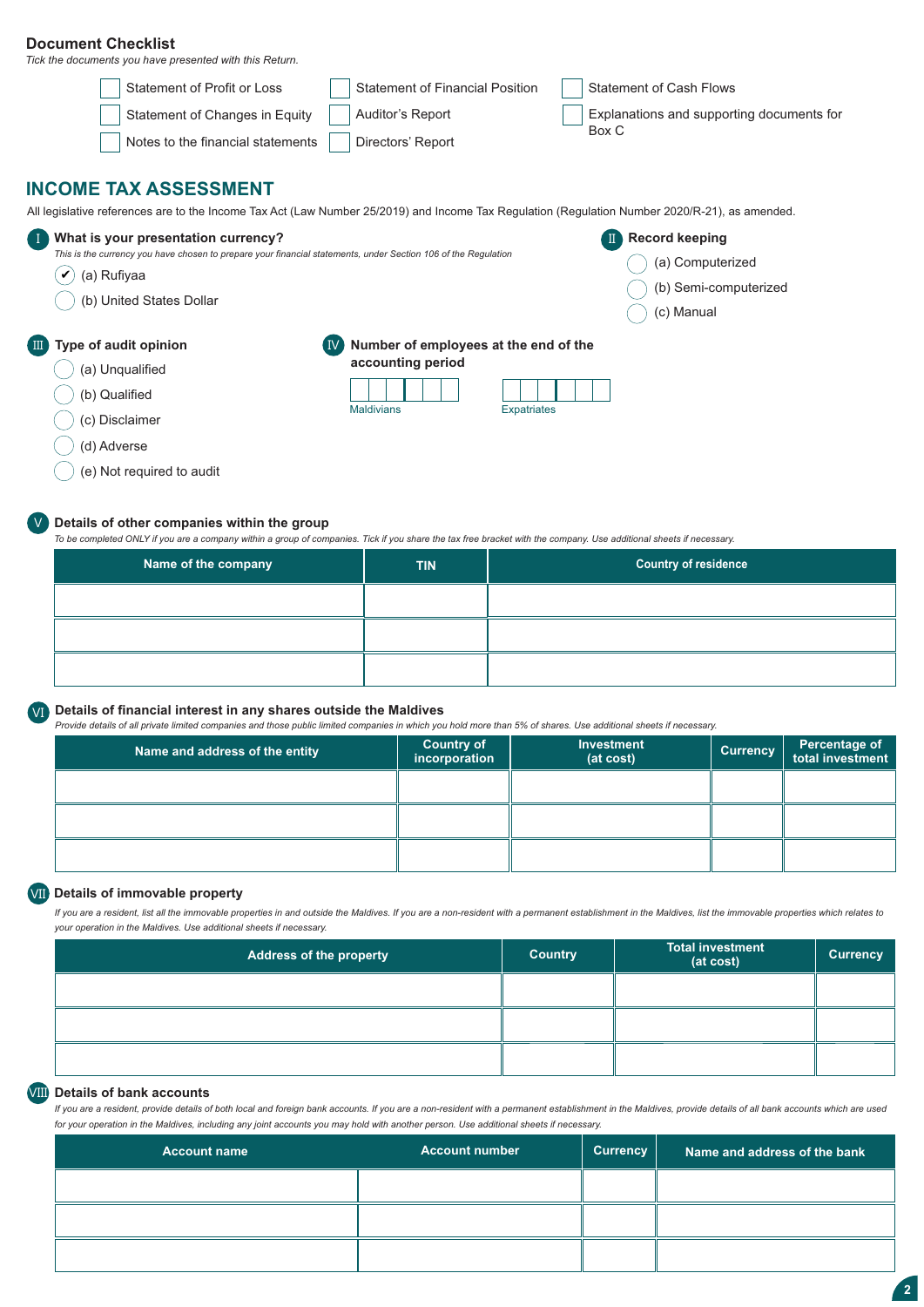# **SECTION A**

### **COMPUTATION OF TAXABLE INCOME**

|                     |                                                                                                                                                                               |  |  |  |  | (Rounded off to two decimals) |  |   |                  |   |  |  |  |
|---------------------|-------------------------------------------------------------------------------------------------------------------------------------------------------------------------------|--|--|--|--|-------------------------------|--|---|------------------|---|--|--|--|
| $\left( 1\right)$   | Total comprehensive income for the period (Transferred from Box 119)                                                                                                          |  |  |  |  |                               |  | 0 | 0                | 0 |  |  |  |
|                     | <b>Deductions not allowed</b>                                                                                                                                                 |  |  |  |  |                               |  |   |                  |   |  |  |  |
| $\left(2\right)$    | Depreciation and ammortisation of non-current assets                                                                                                                          |  |  |  |  |                               |  |   |                  |   |  |  |  |
| $\mathbf{3}$        | Head office expenses (if your are permanent establishment of non-resident)                                                                                                    |  |  |  |  |                               |  |   |                  |   |  |  |  |
| $\sqrt{4}$          | Employee welfare expenses                                                                                                                                                     |  |  |  |  |                               |  |   |                  |   |  |  |  |
| $5^{\circ}$         | Irrecoverable debts written off                                                                                                                                               |  |  |  |  |                               |  |   |                  |   |  |  |  |
| 6 <sup>6</sup>      | Specific provision for doubtful debts in respect of loans/advances                                                                                                            |  |  |  |  |                               |  |   |                  |   |  |  |  |
| $\sqrt{7}$          | General provision for doubtful debts in respect of loans/advances                                                                                                             |  |  |  |  |                               |  |   |                  |   |  |  |  |
| 8 <sup>°</sup>      | Provisions other than allowance for doubtful debts                                                                                                                            |  |  |  |  |                               |  |   |                  |   |  |  |  |
| $\mathbf{9}$        | Donations                                                                                                                                                                     |  |  |  |  |                               |  |   |                  |   |  |  |  |
| (10)                | Interest / Finance cost                                                                                                                                                       |  |  |  |  |                               |  |   |                  |   |  |  |  |
| 41                  | Fines and other amounts disallowed under section $32(a)(7)$ of the Act                                                                                                        |  |  |  |  |                               |  |   |                  |   |  |  |  |
| $\overline{12}$     | Expenditure incurred to derive income exempt under section 12 of the Act                                                                                                      |  |  |  |  |                               |  |   |                  |   |  |  |  |
| $\overline{13}$     | Premium payable under a life insurance policy (except premium under a key person insurance<br>policy as under section 32(a) of the Act                                        |  |  |  |  |                               |  |   |                  |   |  |  |  |
| (14)                | Pension expenses                                                                                                                                                              |  |  |  |  |                               |  |   |                  |   |  |  |  |
| $\overline{15}$     | Excessive compensation                                                                                                                                                        |  |  |  |  |                               |  |   |                  |   |  |  |  |
| (16)                | EWT required to be deducted and not paid to MIRA                                                                                                                              |  |  |  |  |                               |  |   |                  |   |  |  |  |
| (17)                | NWT required to be deducted and not paid to MIRA                                                                                                                              |  |  |  |  |                               |  |   |                  |   |  |  |  |
| (18)                | Zakat al-mal                                                                                                                                                                  |  |  |  |  |                               |  |   |                  |   |  |  |  |
| $^{\prime}$ 19      | Expenditure on non-current assets not capitalised                                                                                                                             |  |  |  |  |                               |  |   |                  |   |  |  |  |
| $\left( 20 \right)$ | Unrealized accounting losses in relation to non-current assets and liabilities                                                                                                |  |  |  |  |                               |  |   |                  |   |  |  |  |
| (21)                | Unrealized losses arising from valuation of hedging contracts                                                                                                                 |  |  |  |  |                               |  |   |                  |   |  |  |  |
| (22)                | Balancing charge (Transferred from the statement of Balancing Allowance / Balancing charge on page 7)                                                                         |  |  |  |  |                               |  | 0 | $\boldsymbol{0}$ | 0 |  |  |  |
| (23)                | Loss on disposal of non-current assets not subject to capital gains tax                                                                                                       |  |  |  |  |                               |  |   |                  |   |  |  |  |
| $\left( 24\right)$  | Expenses incurred to generate receipt that have been subject to NWT (only if you are a permanent<br>establishment of a non-resident)                                          |  |  |  |  |                               |  |   |                  |   |  |  |  |
| (25)                | Loss on disposal of property subject to capital gain tax, included in the statement of Profit and Loss<br>and Other Comprehensive Income                                      |  |  |  |  |                               |  |   |                  |   |  |  |  |
| (26)                | Director's remuneration                                                                                                                                                       |  |  |  |  |                               |  |   |                  |   |  |  |  |
| (27)                | Other deductions not allowed                                                                                                                                                  |  |  |  |  |                               |  |   |                  |   |  |  |  |
| (28)                | Total deductions not allowed (sum of boxes 2 to 27)                                                                                                                           |  |  |  |  |                               |  | 0 | $\overline{0}$   | 0 |  |  |  |
|                     | Deductions allowed (excluding Zakat al-mal, and donations)                                                                                                                    |  |  |  |  |                               |  |   |                  |   |  |  |  |
| $\left( 29\right)$  | Capital allowance (Transferred from the Statement of Capital Allowance on Page 6)                                                                                             |  |  |  |  |                               |  |   |                  |   |  |  |  |
| $\left( 30 \right)$ | Balancing allowance (Transferred from the Statement of Balancing Allowance / Balancing Charge<br>on page 7)                                                                   |  |  |  |  |                               |  | 0 | $\overline{0}$   | 0 |  |  |  |
| $\left( 31\right)$  | Allowable head office expenses (Lower of Box 3 and 3% of Sum of Box 97 to 103)                                                                                                |  |  |  |  |                               |  |   |                  |   |  |  |  |
| $\left( 32\right)$  | Employee welfare expenses allowed under section 20 of the Act                                                                                                                 |  |  |  |  |                               |  |   |                  |   |  |  |  |
| $\left( 33 \right)$ | Pension contribution to MRPS as an employer                                                                                                                                   |  |  |  |  |                               |  |   |                  |   |  |  |  |
| $\mathbf{34}$       | Irrecoverable debts relating to transactions entered into after the commencement of the Act or<br>included in the computation of taxable profit under the Bank Profit Tax Act |  |  |  |  |                               |  |   |                  |   |  |  |  |
| (35)                | Receipts that have been subject to NWT (if you are a permanent establishment of a non-resident)                                                                               |  |  |  |  |                               |  |   |                  |   |  |  |  |
| 36)                 | Interest/finance cost paid/payable to approved banks and institutions                                                                                                         |  |  |  |  |                               |  |   |                  |   |  |  |  |
| $\left(37\right)$   | Interest/finance cost paid/payable to non-approved persons at a rate not exceeding 6% per annum                                                                               |  |  |  |  |                               |  |   |                  |   |  |  |  |
| (38)                | Cost of low-value assets allowed under section 78 of the Regulation                                                                                                           |  |  |  |  |                               |  |   |                  |   |  |  |  |
| $\left( 39\right)$  | Unrealized accounting gains in relation to non-current assets and liabilities                                                                                                 |  |  |  |  |                               |  |   |                  |   |  |  |  |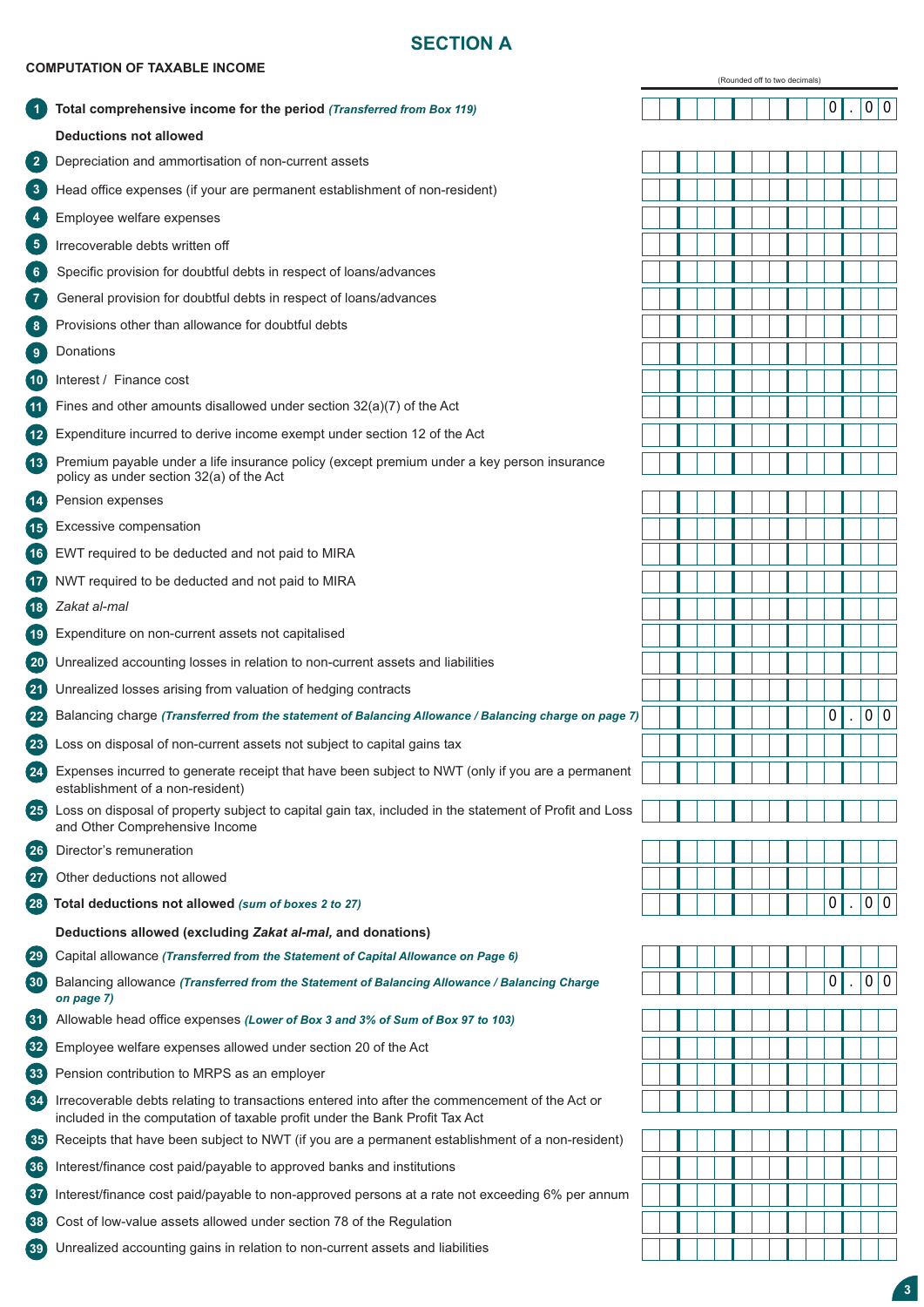| 40              | Unrealized accounting gains arising from valuation of hedging contracts                                                                                                                               |  |  |  |   |   |                |    |
|-----------------|-------------------------------------------------------------------------------------------------------------------------------------------------------------------------------------------------------|--|--|--|---|---|----------------|----|
| $\frac{41}{4}$  | Gain on disposal of non-current assets not subject to capital gains tax                                                                                                                               |  |  |  |   |   |                |    |
| 42              | Gain on disposal of property subject to capital gains tax, included in the Statement of Profit or Loss<br>and Other Comprehensive Income                                                              |  |  |  |   |   |                |    |
| (43)            | Reversal of specific provision for doubtful debts in respect of loans/advances for which a deduction<br>has not been allowed in preceding periods                                                     |  |  |  |   |   |                |    |
| 44              | Provision for other unearned income and reversals of expenditure provisions                                                                                                                           |  |  |  |   |   |                |    |
| 45              | Directors' remuneration                                                                                                                                                                               |  |  |  |   |   |                |    |
|                 | Income exempt under Section 12 of the Act, included in Profit and Loss and Other Comprehensive Income                                                                                                 |  |  |  |   |   |                |    |
| (46)            | Dividend received from a resident company (if you are a resident)                                                                                                                                     |  |  |  |   |   |                |    |
| $\overline{47}$ | Other amounts exempt under section 12 of the Act but included in the Statement of Profit and Loss<br>and Other Comprehensive Income                                                                   |  |  |  |   |   |                |    |
|                 | Specific provisions for doubtful debts in respect of loans / advances                                                                                                                                 |  |  |  |   |   |                |    |
| 48              | Book value of loans and advances at the last day of the accounting period                                                                                                                             |  |  |  |   |   |                |    |
| (49)            | Provision for doubtful debts in respect of loans/advances allowed as a deduction in the preceding<br>accounting period                                                                                |  |  |  |   |   |                |    |
| (50)            | Current year's limit available for deducting specific provision for doubtful debts in respect of loans<br>/advances (product of Box 48 and 0.05 minus Box 49. If this figure is negative, enter zero) |  |  |  | 0 |   | 0 <sup>1</sup> | 10 |
| (51)            | Specific provision for doubtful debts in respect of loans / advances in the current accounting period<br>(Transferred from Box 6)                                                                     |  |  |  |   |   |                |    |
| (52)            | Deduction allowed for specific provision for doubtful debts in respect of loans / advances (Lower of<br><b>Boxes 50 and 51)</b>                                                                       |  |  |  | 0 |   | 0 0            |    |
| 53              | Other amounts deductible                                                                                                                                                                              |  |  |  |   |   |                |    |
| $\frac{54}{5}$  | Total amount of deduction allowed (Sum of Boxes 29 to 47 and Boxes 52 and 53)                                                                                                                         |  |  |  | 0 |   | 0 0            |    |
| (55)            | Taxable income from business before capital gains, zakat al-mal, donations and<br>loss relief (Sum of Boxes 1 and 28 minus Box 54. If this amount is negative, enter in Box 56)                       |  |  |  | 0 |   | 0 0            |    |
| 56              | Tax loss from business                                                                                                                                                                                |  |  |  |   | 0 | 0 0            |    |
|                 | <b>TAXABLE CAPITAL GAINS</b>                                                                                                                                                                          |  |  |  |   |   |                |    |
| 57              | Capital gains derived but not included in the Statement of Profit or Loss and Other Comprehensive<br>Income                                                                                           |  |  |  |   |   |                |    |
| 58              | Gain on disposal of property subject to capital gains, included in the Statement of Profit or Loss<br>and Other Comprehensive Income (Transferred from Box 42)                                        |  |  |  |   |   |                |    |
| (59)            | Capital loss incurred but not included in the Statement of Profit or Loss and Other Comprehensive<br>Income                                                                                           |  |  |  |   |   |                |    |
| (60)            | Loss on disposal of property subject to capital gains, included in the Statement of Profit and Loss<br>and Other Comprehensive Income (Transferred from Box 25)                                       |  |  |  |   |   |                |    |
| (61)            | Capital gains before capital loss relief, zakat al-mal and donations (Sum of Boxes 57 and 58<br>minus Boxes 59 and 60)                                                                                |  |  |  | 0 |   | 0 0            |    |
| 62)             | Capital loss brought forward from previous year                                                                                                                                                       |  |  |  |   |   |                |    |
| (63)            | Capital loss relief (Lower of Boxes 61 and 62. If Box 61 is negative, enter zero)                                                                                                                     |  |  |  | 0 |   | 0 0            |    |
| (64)            | Taxable capital gains before zakat al-mal and donations (Box 61 minus Box 63. If this amount<br>is negative, enter in Box 65)                                                                         |  |  |  | 0 |   | 0 0            |    |
| 65)             | Loss on capital gains                                                                                                                                                                                 |  |  |  | 0 |   | 0 0            |    |
| (66)            | <b>Taxable other income</b>                                                                                                                                                                           |  |  |  |   |   |                |    |
| 67              | Taxable income from business before zakat al-mal, donations and loss relief (Sum of Boxes<br>55 and 64 and 66)                                                                                        |  |  |  | 0 |   | 0 0            |    |
|                 |                                                                                                                                                                                                       |  |  |  |   |   |                |    |

### **54 NOTE 1:**

- Allocate the amount in Box 68 to Boxes 73, 74 and 75.
- The amounts allocated to Boxes 73 to 75 must not exceed the amounts in Boxes 70, 71 and 72, respectively.
- You must fully exhaust the amount in Box 70 before you allocate an amount to Box 74, and you must fully exhaust the amount in Boxes 70 and 71, respectively, before you can allocate an amount to Box 75.

#### **NOTE 2:**

- Allocate the amount in Box 81 to Boxes 82, 83 and 84.
- The amounts allocated to Boxes 82 to 84 must not exceed the amounts in Boxes 76, 77 and 78, respectively.
- You must fully exhaust the amount in Box 76 before you allocate an amount to Box 83 and you must fully exhaust the amount in Boxes 76 and 77, repectively, before you can allocate an amount to Box 84.

**4**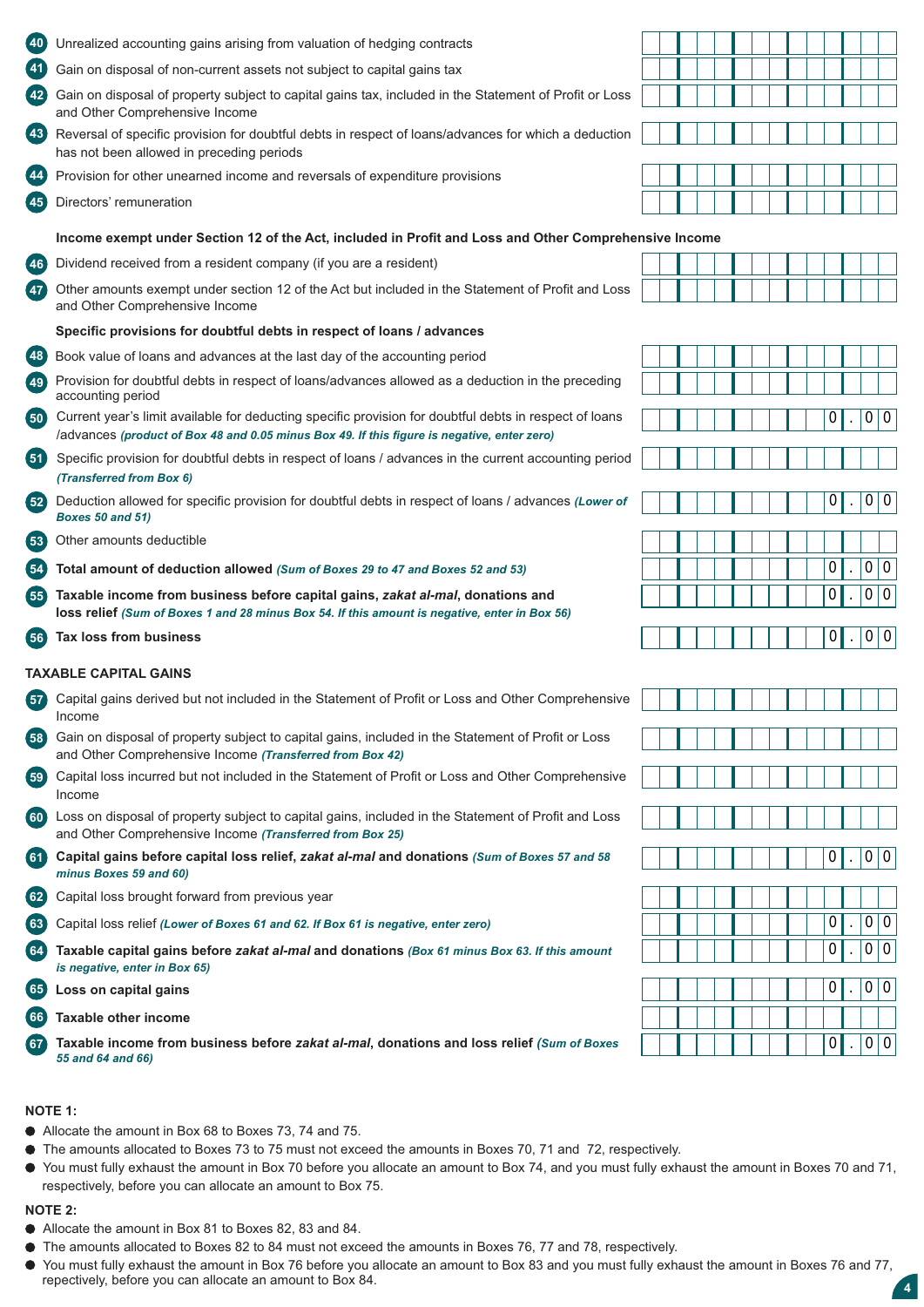# **DEDUCTION OF ZAKAT AL-MAL, DONATIONS AND BUSINESS LOSS RELIEF**

Total *Zakat al-mal* paid **68**

| <b>AR</b> |  |  |  |  |  |   |  |
|-----------|--|--|--|--|--|---|--|
|           |  |  |  |  |  | ٠ |  |

Donations made to State institutions and approved charitable organizations *(Transferred from the Statement of Donations on page 8)*

*Fill in the following to arrive at your taxable income after zakat al-mal and donations and loss relief.*

| <b>Details</b>                                             | Income from other income                                                              | Income from capital gains                                                             | Income from business                                                                  | <b>TOTAL</b>                                       |
|------------------------------------------------------------|---------------------------------------------------------------------------------------|---------------------------------------------------------------------------------------|---------------------------------------------------------------------------------------|----------------------------------------------------|
| Taxable income before zakat                                | 0 0 <br>$\mathbf 0$<br>70                                                             | 0 0 <br>$\overline{0}$<br>71                                                          | 0 0<br>$\Omega$<br>72                                                                 | <b>NOT APPLICABLE</b>                              |
| al-mal, donations and loss<br>relief                       | (Transferred from Box 66)                                                             | (Transferred from Box 64)                                                             | (Transferred from Box 55)                                                             |                                                    |
| Allocation of Zakat al-mal paid<br>(See Note 1 on Page 3)  | $\vert 0 \vert$<br> 0 <br>0<br>73                                                     | 0 0 <br>$\mathbf 0$<br>74                                                             | 0 0<br>$\overline{0}$<br>75                                                           | <b>NOT APPLICABLE</b>                              |
|                                                            | (Allocate as per Note 1. This figure should<br>not be greater than Box 68 and Box 70) | (Allocate as per Note 1. This figure should<br>not be greater than Box 68 and Box 71) | (Allocate as per Note 1. This figure should<br>not be greater than Box 68 and Box 72) |                                                    |
| Taxable income before donations 76                         | .  0 0 <br> 0                                                                         | 0 0 <br>$\overline{0}$<br>77                                                          | 0 0 <br> 0 <br>78                                                                     | 0 0 <br>$\mathbf 0$<br>79                          |
|                                                            | (Box 70 minus Box 73)                                                                 | (Box 71 minus Box 74)                                                                 | (Box 72 minus Box 75)                                                                 | (Sum of Boxes 76 to 78)                            |
| 5% of taxable income before<br>donations                   |                                                                                       |                                                                                       |                                                                                       | 0 0 <br> 0 <br>(Multiply Box 79 by 0.05)           |
| Donations deductible                                       |                                                                                       |                                                                                       |                                                                                       | 0 0<br>$\Omega$                                    |
|                                                            |                                                                                       |                                                                                       |                                                                                       | (Lower of Boxes 80 and 69)                         |
| Allocation of deductible                                   | $ 0 0 $ 83<br>0<br>82                                                                 | $ 0 0 $ 84<br>$\Omega$                                                                | 0 0<br>$\Omega$                                                                       | <b>NOT APPLICABLE</b>                              |
| donations (See Note 2 on Page 3)                           | (Allocate as per Note 2. This figure should<br>not be greater than Box 81 and Box 76) | (Allocate as per Note 2. This figure should<br>not be greater than Box 81 and Box 77) | (Allocate as per Note 2. This figure should<br>not be greater than Box 81 and Box 78) |                                                    |
| Taxable income before loss<br>relief                       | 0 0 <br>$\mathbf{0}$<br>85                                                            | $\Omega$<br> 0 0 <br>86                                                               | 0 <br>0 0 <br>87                                                                      | 0 0 <br> 0 <br>88                                  |
|                                                            | (Box 76 minus Box 82)                                                                 | (Box 77 minus Box 83)                                                                 | (Box 78 minus Box 84)                                                                 | (Sum of Boxes 85 to 87)                            |
| Business loss brought forward                              | <b>NOT APPLICABLE</b>                                                                 | <b>NOT APPLICABLE</b>                                                                 | 89                                                                                    | <b>NOT APPLICABLE</b>                              |
| <b>Business loss relief</b>                                | <b>NOT APPLICABLE</b>                                                                 | <b>NOT APPLICABLE</b>                                                                 | 0 0<br>0 <sup>1</sup><br>90                                                           | <b>NOT APPLICABLE</b>                              |
|                                                            |                                                                                       |                                                                                       | (Lower of Boxes 87 and 89)                                                            |                                                    |
| Taxable income for the year<br>(Excluding share of taxable | $\overline{0}$<br>0<br>0<br>91                                                        | $ 0 0 $ 93<br>$\Omega$<br>92                                                          | 0 0<br>$\overline{0}$                                                                 | 0 0<br>$\mathbf 0$<br>94                           |
| income from CFEs)                                          | (Transferred from Box 85)                                                             | (Transferred from Box 86)                                                             | (Box 87 minus Box 90)                                                                 | (Sum of Boxes 91 to 93)                            |
| Share of taxable income<br>from CFEs                       |                                                                                       |                                                                                       |                                                                                       | (Transferred from Schedule 5)                      |
| Total taxable income for the year                          |                                                                                       |                                                                                       |                                                                                       | 0 0<br> 0                                          |
|                                                            |                                                                                       |                                                                                       |                                                                                       | (Sum of Boxes 94 and 95)                           |
|                                                            |                                                                                       |                                                                                       |                                                                                       | Transfer the figure in Box 96 to Box (A) on page 1 |

**5**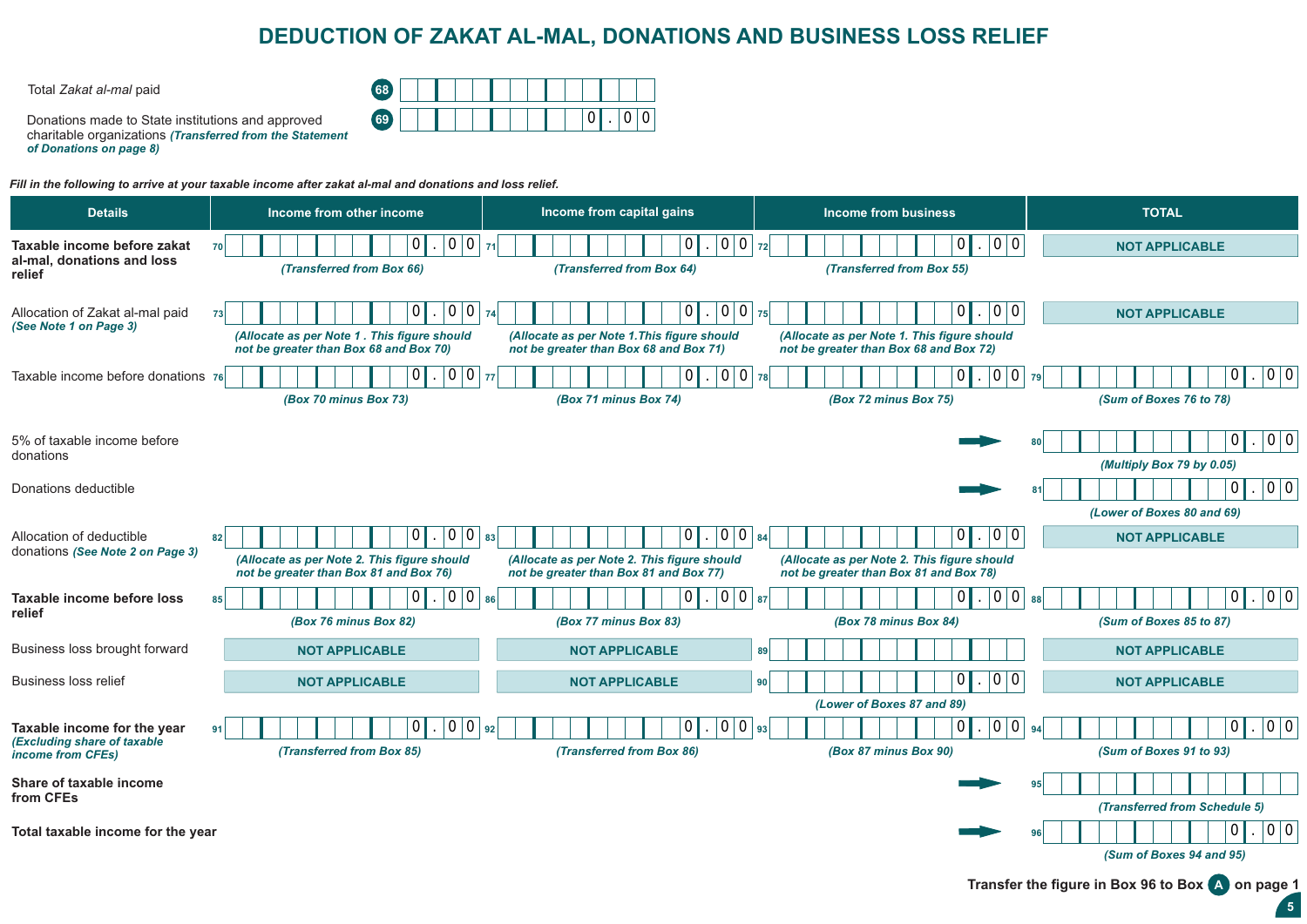### **STATEMENT OF CAPITAL ALLOWANCE**

The capital expenditure incurred on an asset for which depreciation has been allowed under the Bank Profit Tax Act will be the amount of capital expenditure determined for the calculation of depreciation attributable to th

| No.            | <b>Asset category</b>                                                                                                                        | Rate<br>$\overline{1}$   | <b>Cost of assets</b><br>$\overline{2}$ | Capital allowance at<br>cost<br>3 <sup>2</sup> | Notional adjustment<br>$\overline{4}$ | <b>Accumulated capital</b><br>allowance claimed<br>$\overline{5}$ | Written down value<br>6 <sup>1</sup> | <b>Claimable capital</b><br>allowance<br>$\overline{7}$ |
|----------------|----------------------------------------------------------------------------------------------------------------------------------------------|--------------------------|-----------------------------------------|------------------------------------------------|---------------------------------------|-------------------------------------------------------------------|--------------------------------------|---------------------------------------------------------|
| $\mathbf{1}$   | <b>Buildings</b>                                                                                                                             | 4%                       |                                         |                                                |                                       |                                                                   |                                      |                                                         |
| 2              | Aircraft                                                                                                                                     | 7%                       |                                         |                                                |                                       |                                                                   |                                      |                                                         |
| 3              | Wooden marine vessels                                                                                                                        | 7%                       |                                         |                                                |                                       |                                                                   |                                      |                                                         |
| $\overline{4}$ | Other marine vessels                                                                                                                         | 5%                       |                                         |                                                |                                       |                                                                   |                                      |                                                         |
| $\overline{5}$ | Furniture and fittings                                                                                                                       | 10%                      |                                         |                                                |                                       |                                                                   |                                      |                                                         |
| 6              | Motor vehicles                                                                                                                               | 20%                      |                                         |                                                |                                       |                                                                   |                                      |                                                         |
| $\overline{7}$ | Earth moving vehicles                                                                                                                        | 5%                       |                                         |                                                |                                       |                                                                   |                                      |                                                         |
| 8              | Plant and equipment (excluding office equipment)                                                                                             | 10%                      |                                         |                                                |                                       |                                                                   |                                      |                                                         |
| 9              | Office equipment                                                                                                                             | 20%                      |                                         |                                                |                                       |                                                                   |                                      |                                                         |
| 10             | Computer software                                                                                                                            | 331/3%                   |                                         |                                                |                                       |                                                                   |                                      |                                                         |
| 11             | Crockery, cutlery, utensils, linen, loose tools                                                                                              | 331/3%                   |                                         |                                                |                                       |                                                                   |                                      |                                                         |
| 12             | Intangible assets                                                                                                                            | $\overline{\phantom{a}}$ |                                         |                                                |                                       |                                                                   |                                      |                                                         |
| 13             | Reclamation of land                                                                                                                          | $\overline{\phantom{a}}$ |                                         |                                                |                                       |                                                                   |                                      |                                                         |
| 14             | Capital expenditure incurred in the development<br>of a building financed through a housing loan as<br>under section 83(d) of the Regulation | $\blacksquare$           |                                         |                                                |                                       |                                                                   |                                      |                                                         |

### **The amounts for each column must first be calculated separately for individual assets and the sum for the category entered in each column.**

**TOTAL**

**Transfer to** 29

**1 Capital allowance rates as specified under Section 83 of the Regulation.**

<sup>2</sup> Cost of the assets which have positive written down value on the commencement of the accounting period *plus* cost of assets acquired during the accounting period (which have been used

 **for more than half of the accounting period),** *minus* **cost of assets disposed of during the accounting period.**

**<sup>3</sup>Apportion the figures in this column from the start of your accounting period to the end of your accounting period.**

 **For tangible assets: Column 1** *multiplied* **by column 2.**

 **For intangible assets: Cost price of the intangible asset** *divided* **by its estimated useful life (in years).**

**4 Notional adjustment to the cost of the assets held at the date of commencement of the Act of which the cost had not been determined under the Bank Profit Tax Regulation.**

**<sup>5</sup>Capital allowance claimed for the preceding years. Depreciation claimed under the Bank Profit Tax Act can be deemed as capital allowance claimed for the preceding year.**

**6 Column 2** *minus* **column 4 and 5.**

**7 Lower of column 3 and column 6.**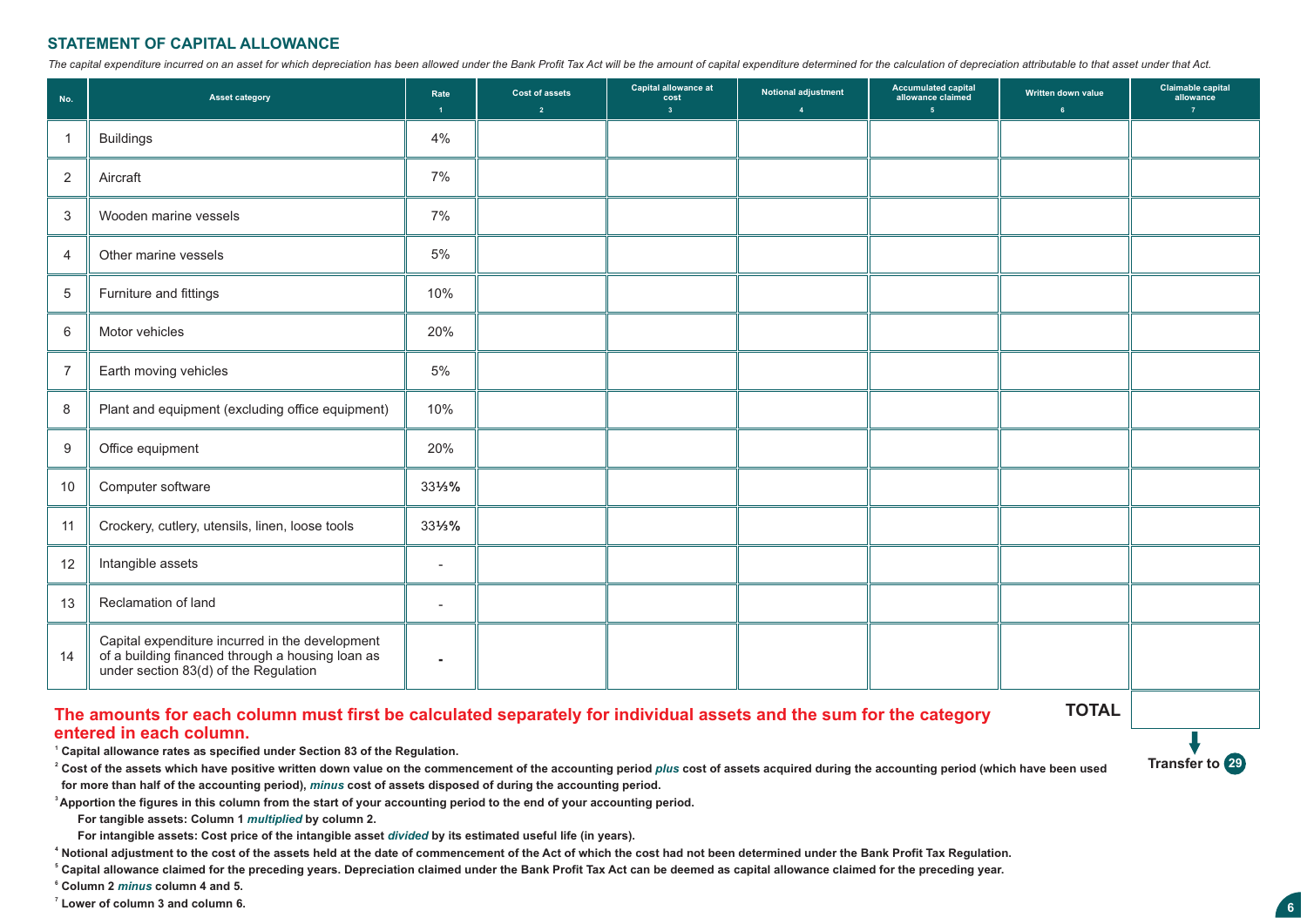### **STATEMENT OF BALANCING ALLOWANCE / BALANCING CHARGE**

|                |                                                                                                                                              | <b>Cost of disposed asset</b> | Accumulated capital<br>allowance claimed for the |                                        | <b>Disposal value</b> | Gain/loss on disposal | Capital gain    | Balancing charge /<br>(Balancing allowance)<br>14 |                                    |
|----------------|----------------------------------------------------------------------------------------------------------------------------------------------|-------------------------------|--------------------------------------------------|----------------------------------------|-----------------------|-----------------------|-----------------|---------------------------------------------------|------------------------------------|
| No.            | <b>Asset category</b>                                                                                                                        | $\mathbf{8}$                  | disposed asset<br>9                              | Written down value<br>10 <sub>10</sub> | 11 <sub>1</sub>       | 12 <sup>7</sup>       | 13 <sup>°</sup> | <b>Balancing charge</b><br>14.1                   | <b>Balancing allowance</b><br>14.2 |
| $\mathbf{1}$   | <b>Buildings</b>                                                                                                                             |                               |                                                  |                                        |                       |                       |                 |                                                   |                                    |
| 2              | Aircraft                                                                                                                                     |                               |                                                  |                                        |                       |                       |                 |                                                   |                                    |
| $\mathbf{3}$   | Wooden marine vessels                                                                                                                        |                               |                                                  |                                        |                       |                       |                 |                                                   |                                    |
| $\overline{4}$ | Other marine vessels                                                                                                                         |                               |                                                  |                                        |                       |                       |                 |                                                   |                                    |
| 5              | Furniture and fittings                                                                                                                       |                               |                                                  |                                        |                       |                       |                 |                                                   |                                    |
| 6              | Motor vehicles                                                                                                                               |                               |                                                  |                                        |                       |                       |                 |                                                   |                                    |
| $\overline{7}$ | Earth moving vehicles                                                                                                                        |                               |                                                  |                                        |                       |                       |                 |                                                   |                                    |
| 8              | Plant and equipment (excluding office equipment)                                                                                             |                               |                                                  |                                        |                       |                       |                 |                                                   |                                    |
| 9              | Office equipment                                                                                                                             |                               |                                                  |                                        |                       |                       |                 |                                                   |                                    |
| 10             | Computer software                                                                                                                            |                               |                                                  |                                        |                       |                       |                 |                                                   |                                    |
| 11             | Crockery, cutlery, utensils, linen, loose tools                                                                                              |                               |                                                  |                                        |                       |                       |                 |                                                   |                                    |
| 12             | Intangible assets                                                                                                                            |                               |                                                  |                                        |                       |                       |                 |                                                   |                                    |
| 13             | Reclamation of land                                                                                                                          |                               |                                                  |                                        |                       |                       |                 |                                                   |                                    |
| 14             | Capital expenditure incurred in the development<br>of a building financed through a housing loan as<br>under section 83(d) of the Regulation |                               |                                                  |                                        |                       |                       |                 |                                                   |                                    |
|                |                                                                                                                                              |                               |                                                  |                                        |                       |                       | <b>TOTAL</b>    | 0                                                 | $\mathbf 0$                        |

## **The amounts for each column must first be calculated separately for individual assets and the sum for the category entered in each column.**

**<sup>8</sup> Actual cost of the asset disposed.**

**<sup>9</sup>Accumulated capital allowance claimed after the date of commencement of the Act.**

**<sup>10</sup>Cost of the asset** *minus* **accumulated capital allowance (notional adjustment plus capital allowance claimed for the preceding years)**

**11 Proceeds from disposal of the asset (consideration from the sale less expenses directly related to the sale).**

**<sup>12</sup>Column 11** *minus* **column 10.**

**<sup>13</sup>Column 11** *minus* **column 8 (if the answer is negative, enter zero).**

**<sup>14</sup>If column 12 is positive: column 13** *plus* **lower of column 9 and column 12 (enter the amount in 14.1). If column 12 is negative: enter that amount in 14.2.**

**Transfer to** 22 **Transfer to 30**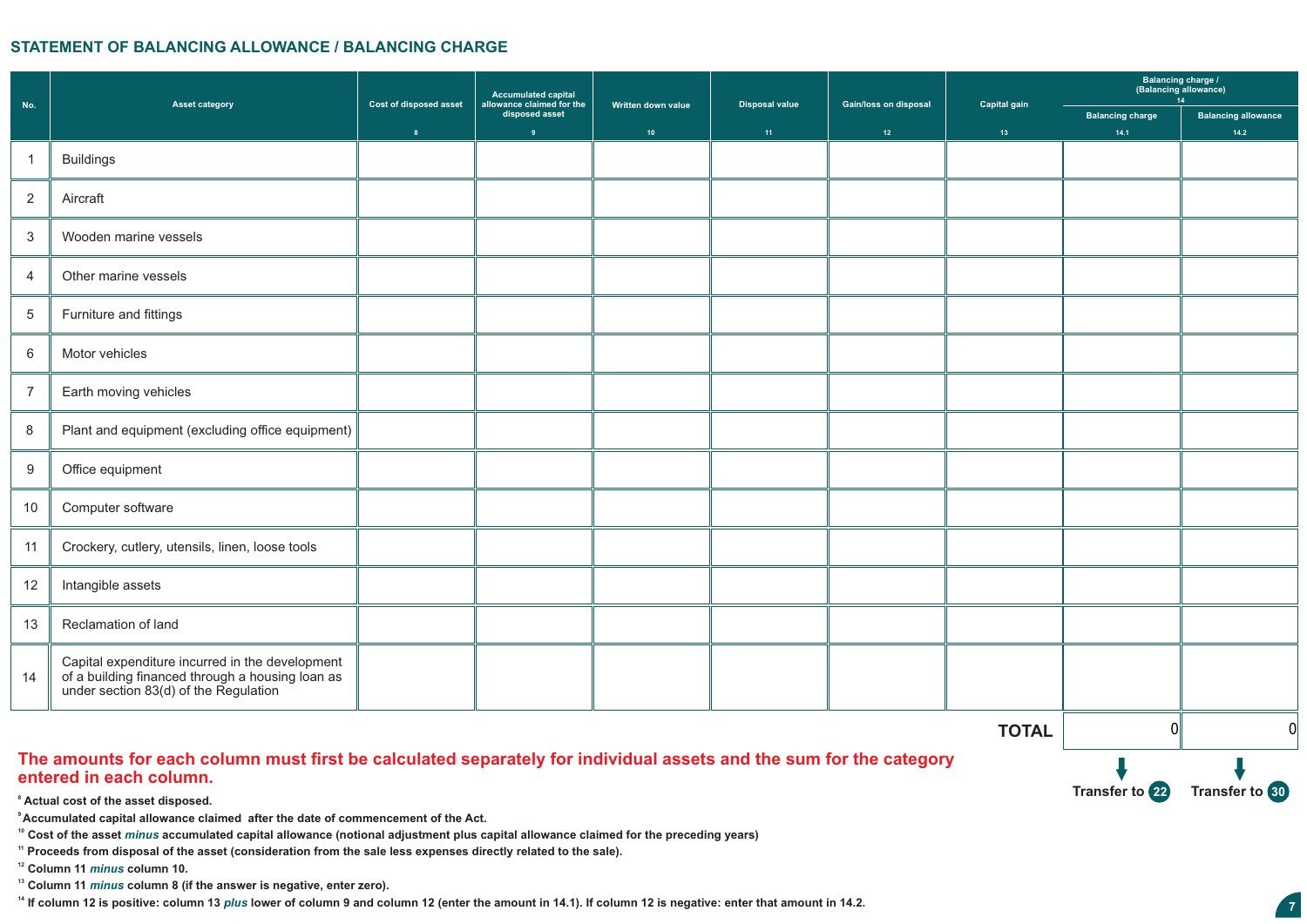# **STATEMENT OF DONATIONS TO STATE INSTITUTIONS AND APPROVED CHARITABLE ORGANIZATIONS**

| No.             | Date of donation<br>$\overline{1}$    | Name of donee<br>$\overline{2}$                                                                | Details of donation<br>3 <sup>7</sup> | <b>Amount of donation</b><br>$\overline{A}$ |
|-----------------|---------------------------------------|------------------------------------------------------------------------------------------------|---------------------------------------|---------------------------------------------|
| $\overline{1}$  |                                       |                                                                                                |                                       |                                             |
| $\overline{2}$  |                                       |                                                                                                |                                       |                                             |
| $\mathbf{3}$    |                                       |                                                                                                |                                       |                                             |
| $\overline{4}$  |                                       |                                                                                                |                                       |                                             |
| $5\phantom{.0}$ |                                       |                                                                                                |                                       |                                             |
| $6\phantom{.}6$ |                                       |                                                                                                |                                       |                                             |
| $\overline{7}$  |                                       |                                                                                                |                                       |                                             |
| 8               |                                       |                                                                                                |                                       |                                             |
| $9\,$           |                                       |                                                                                                |                                       |                                             |
| 10              |                                       |                                                                                                |                                       |                                             |
| 11              |                                       |                                                                                                |                                       |                                             |
| 12              |                                       |                                                                                                |                                       |                                             |
| 13              |                                       |                                                                                                |                                       |                                             |
| 14              |                                       |                                                                                                |                                       |                                             |
| 15              | Total from additional sheets (if any) |                                                                                                |                                       |                                             |
|                 |                                       | You must hold receipts to support your claim for each donation and the cost of assets donated. | <b>TOTAL</b>                          | $\mathbf 0$                                 |

 **This is the date on which you made the donation.**

**Write the name of the body, association or public institution approved by the MIRA to which you made the donation.**

**If you donated money, write "Cash". If your donation is in kind, write the details of assets you have donated.**

 **If you donated money, enter the amount of your donation. If your donation is in kind, enter the cost of the assets you donated.** 

**Transfer to 69**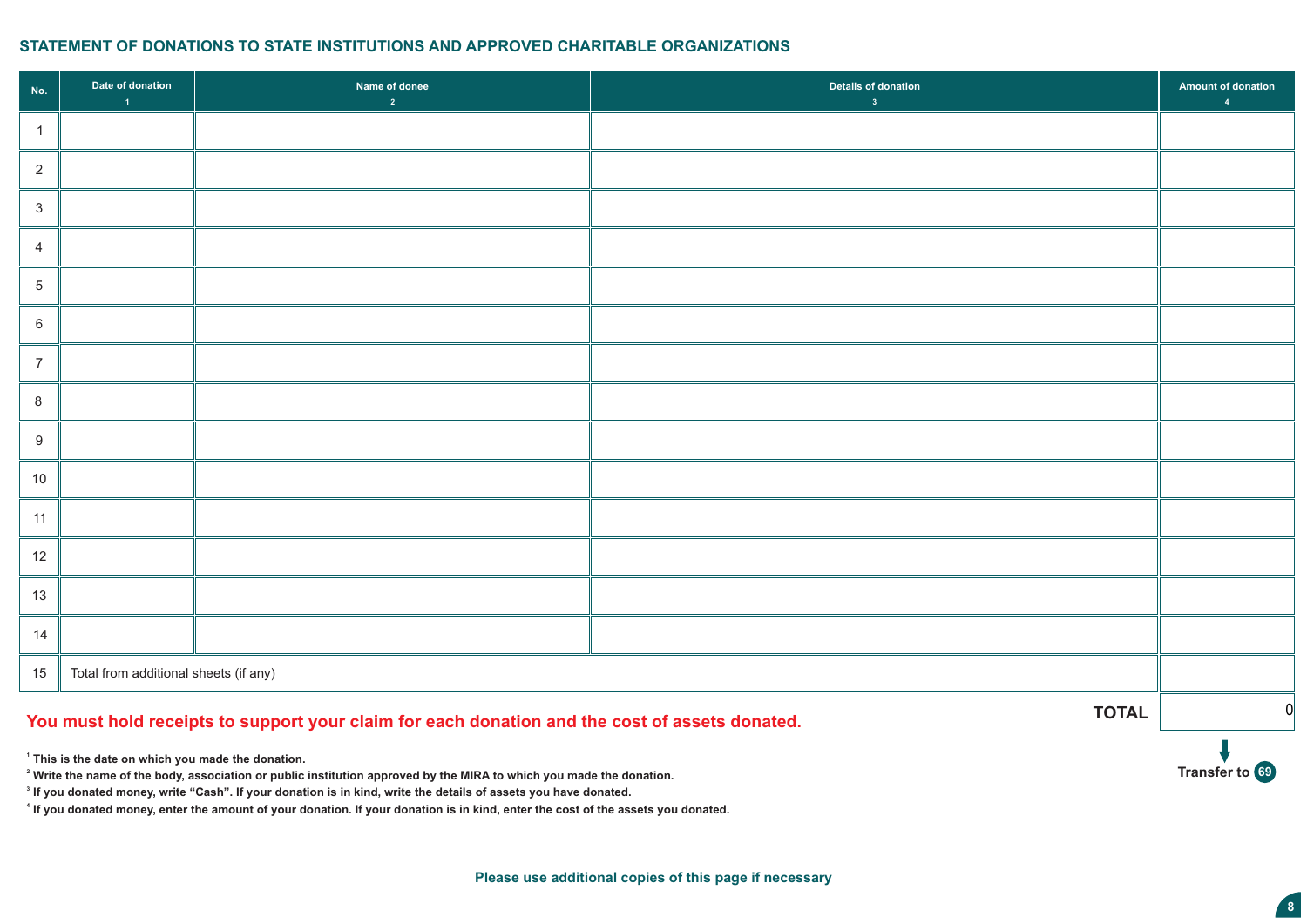# **SCHEDULE ONE**

# **STATEMENT OF PROFIT OR LOSS AND OTHER COMPREHENSIVE INCOME**

 **Operating Income**

| 97         | Interest income                                                              |
|------------|------------------------------------------------------------------------------|
| (98)       | Income from financing activities using effective profit method               |
| (99)       | Fees and commission income                                                   |
| 100        | Foreign exchange income/gain                                                 |
| (101)      | Income from investment in equity securities                                  |
|            | 102 Net income from other financial instrument mandatorily measured at FVTPL |
|            | 103 Income from investment measured at amortization                          |
|            | 104 Other operating income                                                   |
|            | 105 Total operating income (Sum of Boxes 97 to 104)                          |
|            | <b>Operating Expenses</b>                                                    |
|            | 106 Interest expense                                                         |
|            | 107 Profit paid on customer accounts                                         |
|            | 108 Fees and commission expense                                              |
| (109)      | Loss on fair valuation of financial instrument mandatorily measured at FVTPL |
|            | <b>110</b> Personnel expenses                                                |
| <b>111</b> | General and Administrative expenses                                          |
| 112        | Depreciation and amortization                                                |
| (113)      | Net impairment losses on financial assets                                    |
| (114)      | Provision for loan losses                                                    |
| (115)      | Other operating expenses                                                     |
| (116)      | Total operating expense (Sum of Boxes 106 to 115)                            |
| (117)      | Operating profit/(loss) before tax (Box 105 minus Box 116)                   |
| (118)      | Other comprehensive income                                                   |
|            |                                                                              |

**10319 Total comprehensive income for the period** *(Sum of Boxes 117 and 118)*

(Rounded off to two decimals)  $0.00$ 

|  |  |  |  |  | $\boxed{0}$ .    |                      | $\boxed{0}$ $\boxed{0}$ |                |
|--|--|--|--|--|------------------|----------------------|-------------------------|----------------|
|  |  |  |  |  |                  |                      |                         |                |
|  |  |  |  |  | $\overline{0}$   | $\ddot{\phantom{0}}$ | $\overline{0}$          | $\overline{0}$ |
|  |  |  |  |  |                  |                      |                         |                |
|  |  |  |  |  |                  |                      |                         |                |
|  |  |  |  |  |                  |                      |                         |                |
|  |  |  |  |  | $\boldsymbol{0}$ |                      | $\mathbf{0}$            | 0              |
|  |  |  |  |  |                  |                      |                         |                |